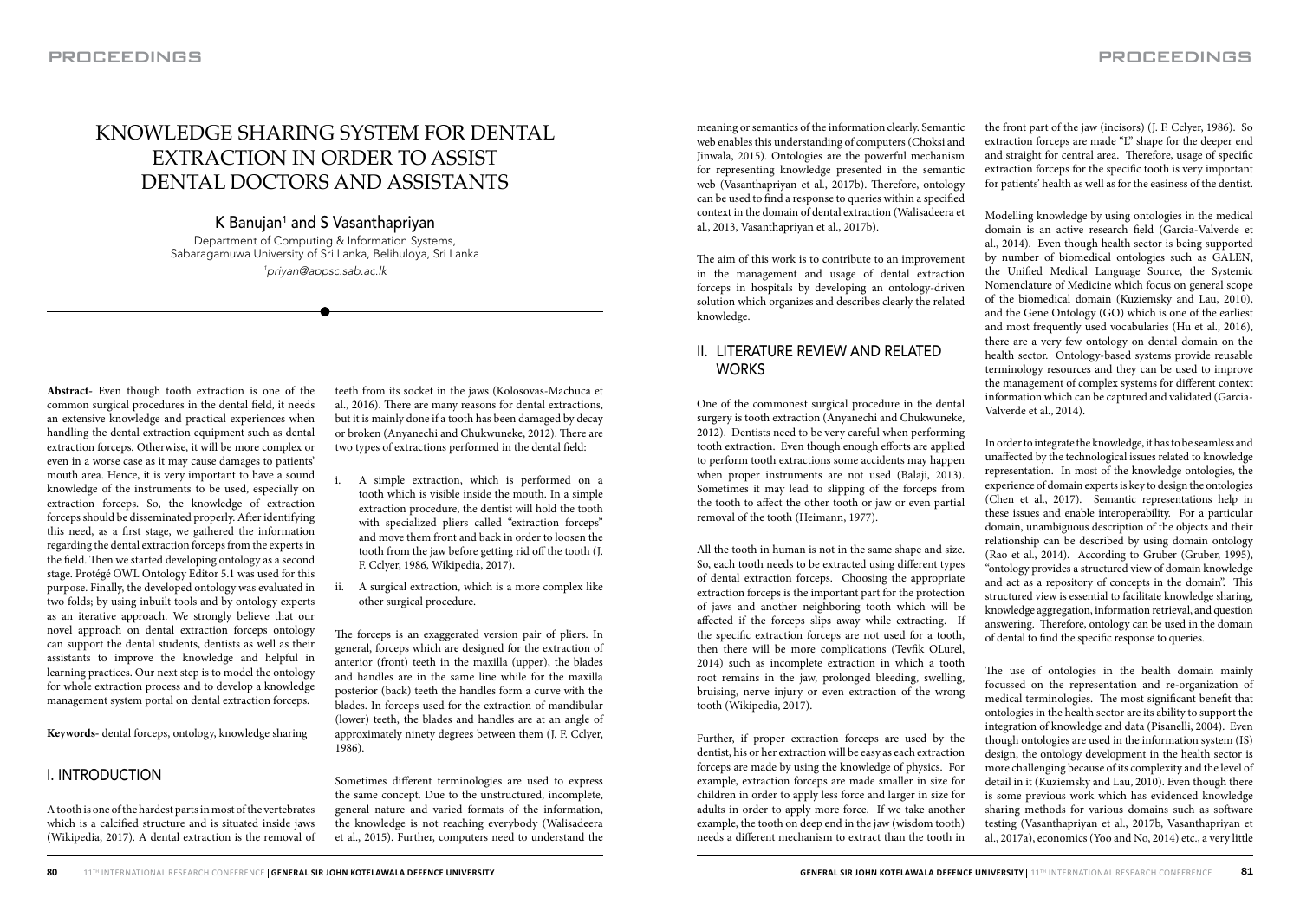research into dental knowledge sharing using domain ontologies has been conducted.

Having discovered this research gap we have focused on our attention on developing a dental extraction forceps ontology to represent information needs according to tooth extraction context. That is, we intend to develop an ontology-based knowledge framework to manage extraction forceps-related knowledge. This would assist the doctors and their assistants in the dental hospitals to manage extraction forceps knowledge.

### III. METHODOLOGY

Our main focus is on simple extraction, more specifically in extraction forceps because these extraction forceps plays an important role in tooth extraction (J. F. Cclyer, 1986). Grounded theory was used for data collection. Two dentists with extensive knowledge of dental (mainly on extraction) and an expert on ontology engineering took part. After interviewing them, the dental extraction problems were identified. The Competency Questions (CQs) were developed after collecting needed information. CQs are a set of questions that the ontology must be capable of answering using its axioms (Grüninger and Fox, 1995). CQs work as requirement's specification of the dental extraction forceps ontology. Our ontology aims to answer competency questions. Some of them shown in table 1.

We get the relevant data in order to answer these CQs through an extensive literature survey and expert collaboration. We categorized the "Person" into two; "Adult" and "Child". The "Parts" of the tooth is divided into "Crown" and "Root". "Positions" also categorized as

"Upper", "Lower", "Left" and "Right". Tooth have "Specific Names". They were classified into "Molar", "Premolar", "Canine" and "Incisor". There are three international standard systems for naming teeth:

- The universal numbering system,
- ii. The palmer notation method and
- iii. The two-digit FDI world dental federation notation.

In this paper, we followed two-digit FDI world dental federation notation developed by International Association for Dental Research. It provides a system for designating teeth or areas of the oral cavity using two digits (Park and Kim, 2006). We declared these notations into "ToothNotation" class. Since there are no standards for forceps classification, we formalized the forceps into two main categories; Crown Forces and Root Forceps. Here what we meant by the crown is the full tooth which includes both parts; crown and root. Further, we divided each forceps into many subclasses. The highlevel class hierarchy is shown in Figure 1. The ontology was implemented by using the Protégé-OWL Ontology Editor 5.1. Part of the dental extraction forceps ontology is shown in figure 2.

Since we are designing with OWL 2 Web Ontology Language for the semantic web, we use Description Logic (DL) which is a decidable fragment of FOL for our scenario. The competency questions were evaluated to check whether the developed ontology meets the dentists' requirements in the design process. In order to query the ontology, the DL expressions have been used. For this purpose, we used the DL query facility which is available in Protégé OWL Ontology Editor 5.1. Some of the DL query and their answers are shown in Table 2.

| Competency questions |                                                                                              |  |
|----------------------|----------------------------------------------------------------------------------------------|--|
|                      | What is the position of central incisor of a child in the mouth?                             |  |
|                      | Which tooth is in the upper left side of an adult?                                           |  |
|                      | Which extraction forceps are needed to extract the root of left second premolar of an adult? |  |
|                      | Which extraction forceps are needed to extract the normal left central incisor of a child?   |  |
|                      | Which teeth are in the upper left side of an adult?                                          |  |
|                      | What is the tooth of lower left central incisor of a child in the mouth?                     |  |
|                      | Which extraction forceps are S-shaped?                                                       |  |
|                      | What type of movement is applied to the third molar of the upper left side of an adult       |  |
|                      | What type of dentition is for a child?                                                       |  |



*Figure 1. The high-level class hierarchy of dental extraction forceps ontology*



*Figure 2. Part of the dental extraction forceps ontology*